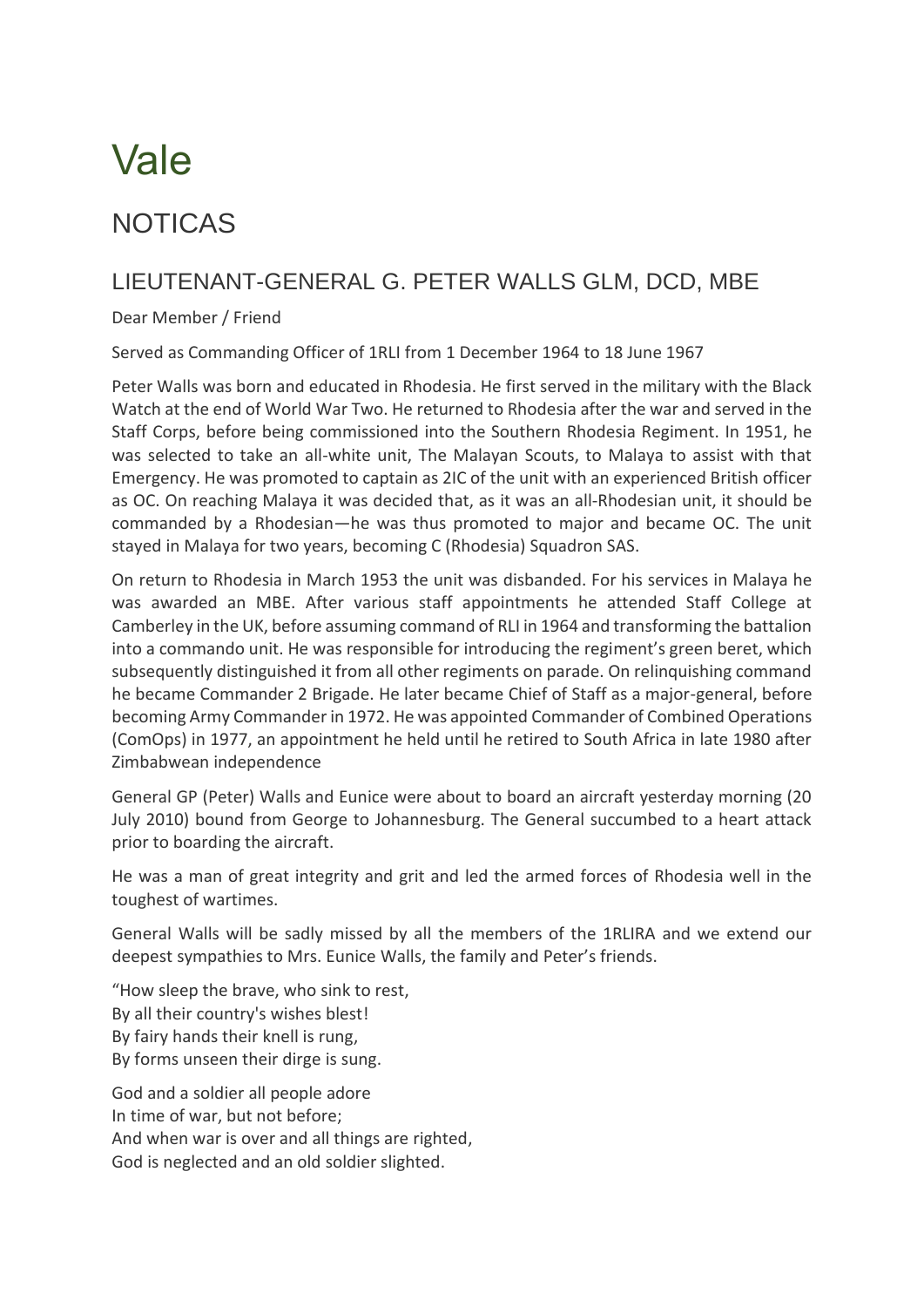Enough of merit has each honoured name To shine untarnished on the rolls of fame, And add new lustre to the historic page."

Chairman 1RLIRA-SA

Letters of Condolence

I would like to extend my deepest condolence to the family and friends at the loss of a good man with good values. He was admired by many.

Bert van der Vlugt Ex-Insp. BSAP 8559

Please extend our condolence to the family Phil Graham, Abu Dhabi.

On behalf of the RLI Ouens in Australia, New Zealand and the Pacific Rim, please will you post our condolences on the RLI Website?

A truly dedicated leader he was, and was respected by all. He goes ahead to join those already there and waits for us to join him. Heaven blesses the honorable.

We of the RLI stand united in honour of a great man.

Bruce McGregor Chairman RLIRA – Australasia

Hi Bill. Dreadfully sorry to read of this! Thanks for letting me know. Alex Binda

Yes a very sad and moving tragedy indeed. Peter was so strong and straightforward that he had both many friends and not a few opponents. Whatever any may have thought of Peter, 'he always did his best, according to his conscience, Rhodesian heritage, and common sense'. And there were many, many times that those three fine, enduring, and endearing attributes were very sorely tested during his periods of command of whatever organisation at whatever level.

He was a true 'Rhodesian Son' of the very first order'

May he now rest in Peace? For all of us who knew and respected him: , our memory of him , his unshakeable integrity and supreme gravitas, will endure as long as do our fond memories of 'Old Rhodesia ', that he so passionately protected, endure.

Our warmest sympathies and condolences go to dear Eunice at this dreadful time for her.

Sadly, but sincerely, John 'Digger' Essex-Clark. Canberra, Australia.

Many thanks Billy, I really appreciate your kindness and all your hard work. Yes, so sad. He was a great man. Keep well Shamwari. Charlie Aust.